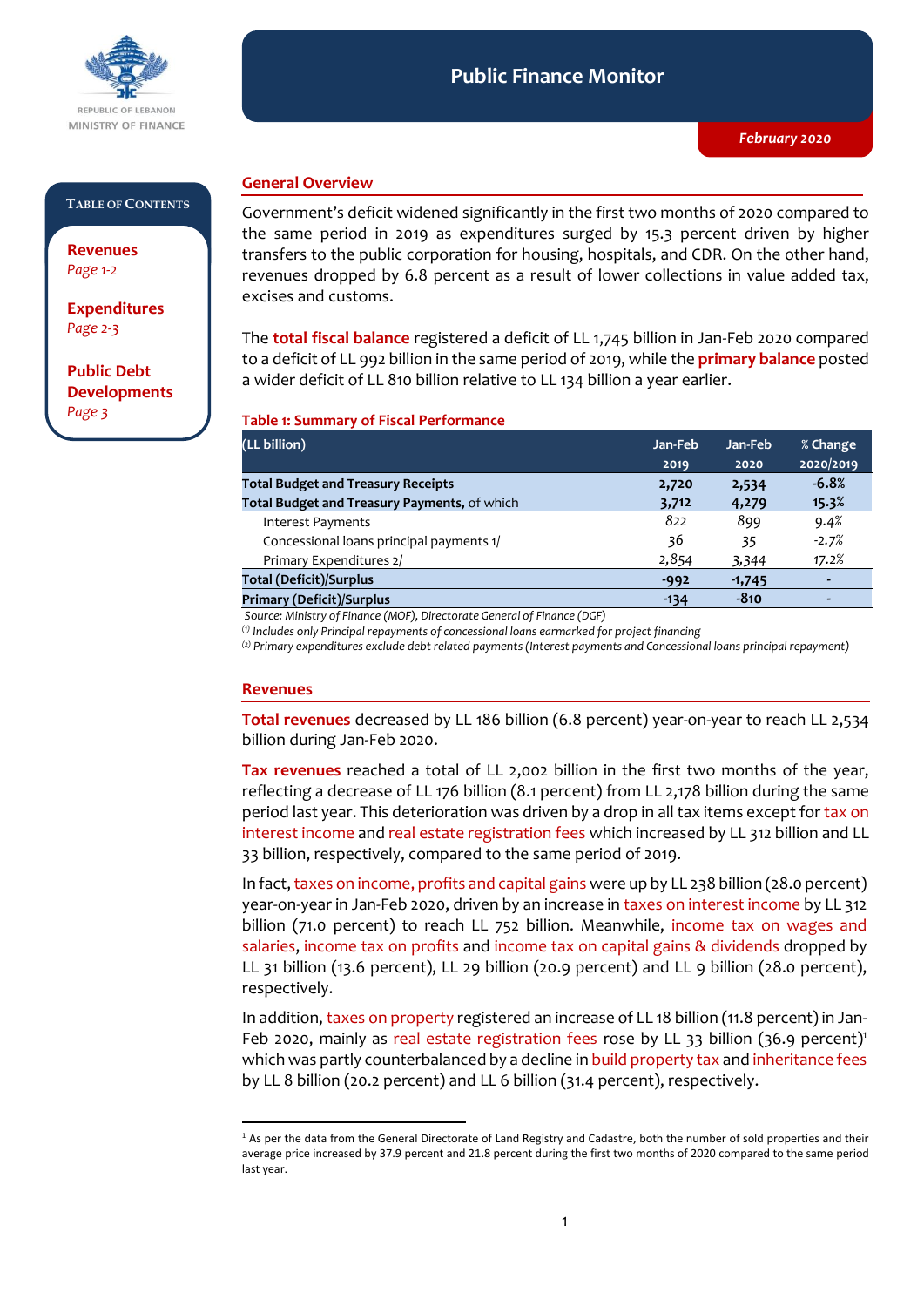

On the other hand, domestic taxes on goods and services dropped by LL 294 billion (38.9 percent) year-on-year in Jan-Feb 2020, driven by a decline of LL 279 billion (40.0 percent) in the value added tax<sup>2</sup>. In particular, the VAT collected at customs dropped by 47.2 percent year-on-year over the covered period and the VAT collected internally decreased by 33.4 percent. In addition, private car registration fees dropped by LL 13 billion (41.6 percent) to reach LL 18 billion in the first two months of the year.

Taxes on international trade dropped by LL 117 billion (37.9 percent) as excises and custom fees dropped by LL 65 billion (32.5 percent) and LL 52 billion (47.7 percent) respectively. In fact, cars excise went down by LL 28 billion (55.9 percent), owing to a 61.0 percent decrease in the value of imported vehicles. In addition, tobacco excise decreased by LL 19 billion (68.1 percent), driven by a decline of 65.7 percent year-on-year in the value of tobacco imports. Gasoline excise also declined by LL 17 billion (13.8 percent) as the volume of gasoline imports dropped by 14.2 percent year-on-year.

Finally, Other tax revenues (namely fiscal stamp fees) decreased by LL 21 billion (18.1 percent) to reach LL 93 billion in Jan-Feb 2020.

**Non-tax revenues** slightly increased by LL 9 billion (2.6 percent) to reach LL 377 billion during Jan-Feb 2020. In details, income from Public Institutions and Government Properties witnessed a modest increase of LL 3 billion year-on-year over the covered period as transfer from Public Financial Institution (BDL) registered LL 60 billion in Jan-Feb 2020 compared to nil during the same period of 2019. This was mostly offset by a decrease of LL 26 billion (64.6 percent) in property income (namely rent of Rafic Hariri International Airport) and by a drop LL 25 billion (20.2 percent) in transfer from the Telecom Surplus.

On the other hand, Administrative fees and charges dropped by LL 9 billion (6.7 percent) reaching LL 124 billion over the period under review as administrative charges fell by LL 6 billion (50.5 percent).

In parallel, other non-tax revenues (mostly retirement deductibles) increased by LL 18 billion (52.0 percent), as deductibles related to military salaries and retirement<sup>3</sup> generated LL 9 billion. In addition, foreign grants grew by LL 5 billion and exceptional revenues from the settlement of violations related to maritime properties by LL 3 billion.

**Treasury receipts** witnessed a decrease by LL 19 billion to reach LL 155 billion in Jan-Feb 2020 compared to LL 174 during the same period of the 2019.

### **Expenditures**

-

**Total expenditures** rose by LL 567 billion (15.3 percent) to reach LL 4,279 billion in Jan-Feb 2020 compared to LL 3,712 billion in Jan-Feb 2019.

**Current primary expenditures<sup>4</sup> registered an increase of LL 462 billion (19.0 percent)** reaching a total of LL 2,893 billion during the first two months of 2020, with expenditures related to the health sector increasing remarkably by LL 114 billion and LL 61 billion, respectively, for hospitals and medicaments.

Also, personnel cost grew by LL 74 billion (4.2 percent) as salaries, wages and social benefits and retirement expenses increased by LL 116 billion (10.9 percent) and LL 42

<sup>&</sup>lt;sup>2</sup> Mirroring the contraction in private consumption, the main driver of economic growth in Lebanon.

<sup>3</sup> New deductibles introduced as per 2019 Budget law #144 dated 31 July 2019.

<sup>4</sup> Current primary expenditures represent current expenditures excluding interest payment and debt service.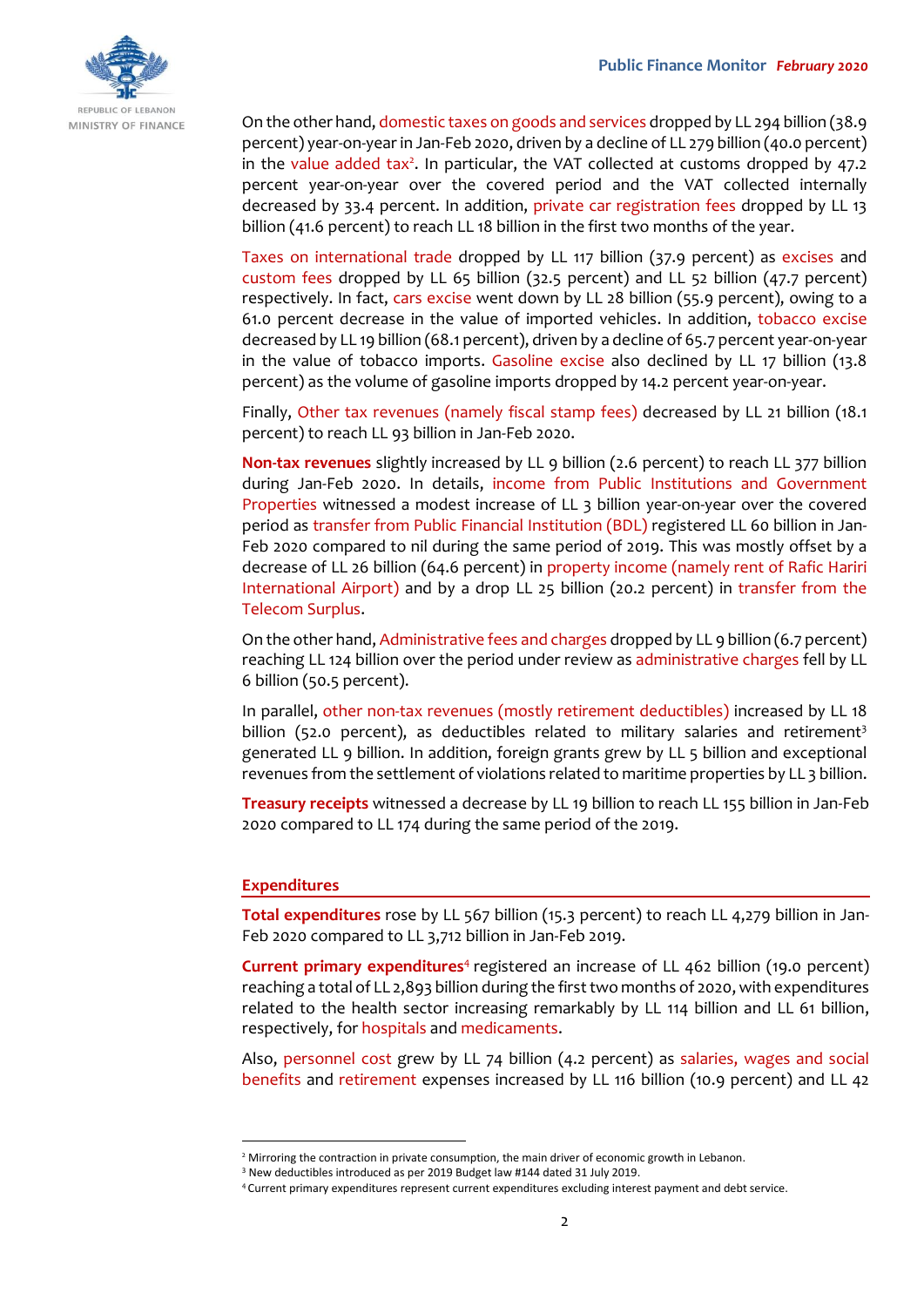

billion (9.7 percent), respectively. This increase was partly offset by a drop in the end of service compensations by LL 120 billion (52.4 percent).

Moreover, various transfers rose by LL 192 billion (38.1 percent) due to a LL 200 billion transfer to the Public Corporation for Housing, partly counterbalanced by an LL 82 billion (21.8 percent) drop in transfers to Electricité du Liban (EDL).

**Interest payments** rose by LL 78 billion in Jan-Feb 2020 as interest payments due on domestic debt increased by LL 78 billion (12.1 percent), while interest payments on foreign currency have slightly decreased by LL 1 billion (0.5 percent) during the covered period. **Foreign debt principal repayment** decreased by LL 1 billion (2.7 percent) registering a total of LL 35 billion.

**Capital expenditures** rose by LL 70 billion (41.9 percent) to reach LL 237 billion in Jan-Feb 2020, mainly as transfers to CDR were up by LL 73 billion along with a LL 13 billion increase in equipment expenses. On the other hand, maintenance expenses decreased by LL 24 billion.

**Treasury expenditures** witnessed a decrease of LL 64 billion (27.6 percent) to reach LL 167 billion in Jan-Feb 2020, as deposits and payments to municipalities dropped by LL 50 billion and LL 43 billion respectively. These drops were partly offset by higher VAT refund and guarantees by LL 17 billion and by LL 16 billion, respectively, during the period under consideration.

## **Public Debt**

**Gross public debt** stood at LL 139,054 billion by the end of February 2020, increasing by LL 904 billion (0.7 percent) from end-2019. On the other hand, net debt rose by 1.6 percent to reach LL 124,464 billion due to a drop of LL 1,087 billion (6.9 percent) in public sector deposits over the period under consideration.

**Local currency debt** increased by LL 417 billion (0.5 percent) to register LL 87,696 billion as of end-February 2020, compared to LL 87,279 billion as of end-2019. In details, local currency debt held by the Central Bank increased by LL 399 billion (0.8 percent) to reach LL 51,116 billion by the end of February 2020, followed by a rise in other local currency debt holdings, with TBs held by public entities increasing by LL 268 billion (2.7 percent) to reach LL 10,236 billion. In contrast, TBs held by commercial banks dropped by LL 224 billion (0.9 percent) to reach LL 25,092 billion by the end of February 2020.

The stock of **foreign currency debt** grew by LL 487 billion (1.0 percent) to reach LL 51,358 billion at end-February 2020, reflecting the significant increase of LL 424 billion (74.4 percent) in accrued interest on Eurobonds. In parallel, bilateral, multilateral and foreign private sector loans rose by LL 65 billion, whereas Paris III related debt decreased by LL 2 billion compared to the end of 2019. On the other hand, the stock of market-issued Eurobonds remained unchanged at LL 47,206 billion.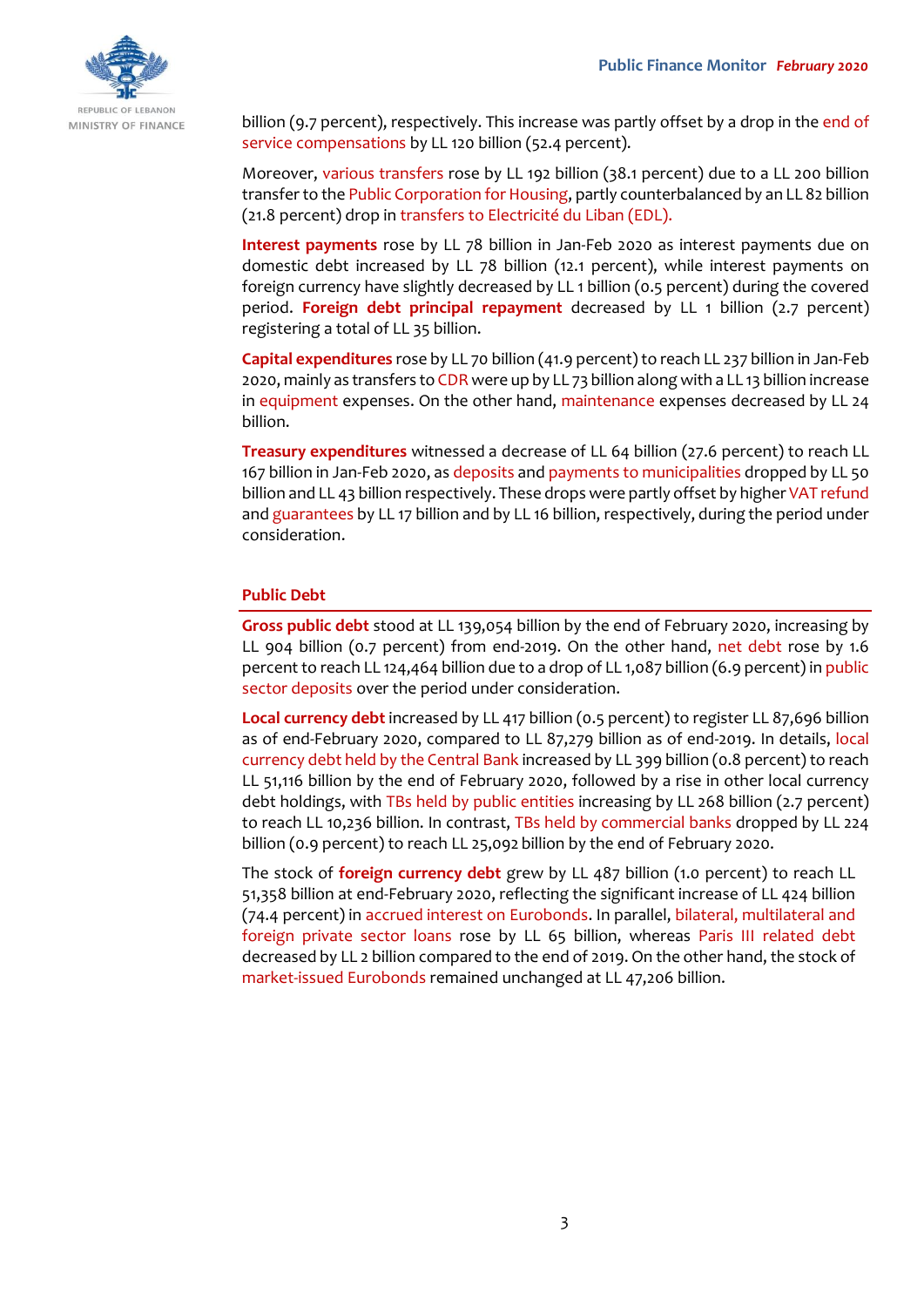

# **SECTION 1: REVENUE OUTCOME**

#### **Table 2: Total Revenues**

| (LL billion)                      | 2019    | 2020    | % Change  |
|-----------------------------------|---------|---------|-----------|
|                                   | Jan-Feb | Jan-Feb | 2020/2019 |
| <b>Budget Revenues, of which:</b> | 2,546   | 2,379   | $-6.6%$   |
| <b>Tax Revenues</b>               | 2,178   | 2,002   | $-8.1%$   |
| Non-Tax Revenues                  | 368     | 377     | 2.6%      |
| <b>Treasury Receipts</b>          | 174     | 155     | $-11.0%$  |
| <b>Total Revenues</b>             | 2,720   | 2,534   | $-6.8%$   |

*Source: MOF, DGF*

## **Table 3: Tax Revenues**

| (LL billion)                                         | 2019    | 2020    | % Change  |
|------------------------------------------------------|---------|---------|-----------|
|                                                      | Jan-Feb | Jan-Feb | 2020/2019 |
| <b>Tax Revenues:</b>                                 | 2,178   | 2,002   | $-8.1%$   |
| Taxes on Income, Profits, & Capital Gains, of which: | 849     | 1,087   | 28.0%     |
| Income Tax on Profits                                | 138     | 109     | $-20.9%$  |
| Income Tax on Wages and Salaries                     | 230     | 199     | -13.6%    |
| Income Tax on Capital Gains & Dividends              | 32      | 23      | $-28.0%$  |
| Tax on Interest Income                               | 440     | 752     | 71.0%     |
| Penalties on Income Tax                              | 9       | 4       | $-56.4%$  |
| Taxes on Property, of which:                         | 151     | 168     | 11.8%     |
| <b>Built Property Tax</b>                            | 41      | 33      | $-20.2%$  |
| Real Estate Registration Fees                        | 89      | 121     | 36.9%     |
| Domestic Taxes on Goods & Services, of which:        | 756     | 461     | $-38.9%$  |
| Value Added Tax                                      | 698     | 419     | -40.0%    |
| Other Taxes on Goods and Services, of which:         | 51      | 36      | $-29.0%$  |
| Private Car Registration Fees                        | 30      | 18      | $-41.6%$  |
| Passenger Departure Tax                              | 21      | 18      | $-10.9%$  |
| Taxes on International Trade, of which:              | 309     | 192     | $-37.9%$  |
| Customs                                              | 109     | 57      | -47.7%    |
| Excises, of which:                                   | 200     | 135     | $-32.5%$  |
| Gasoline Excise                                      | 120     | 103     | $-13.8%$  |
| Tobacco Excise                                       | 29      | 9       | $-68.1%$  |
| Cars Excise                                          | 50      | 22      | $-55.9%$  |
| Other Tax Revenues (namely fiscal stamp fees)        | 114     | 93      | $-18.1%$  |

*Source: MOF, DGF*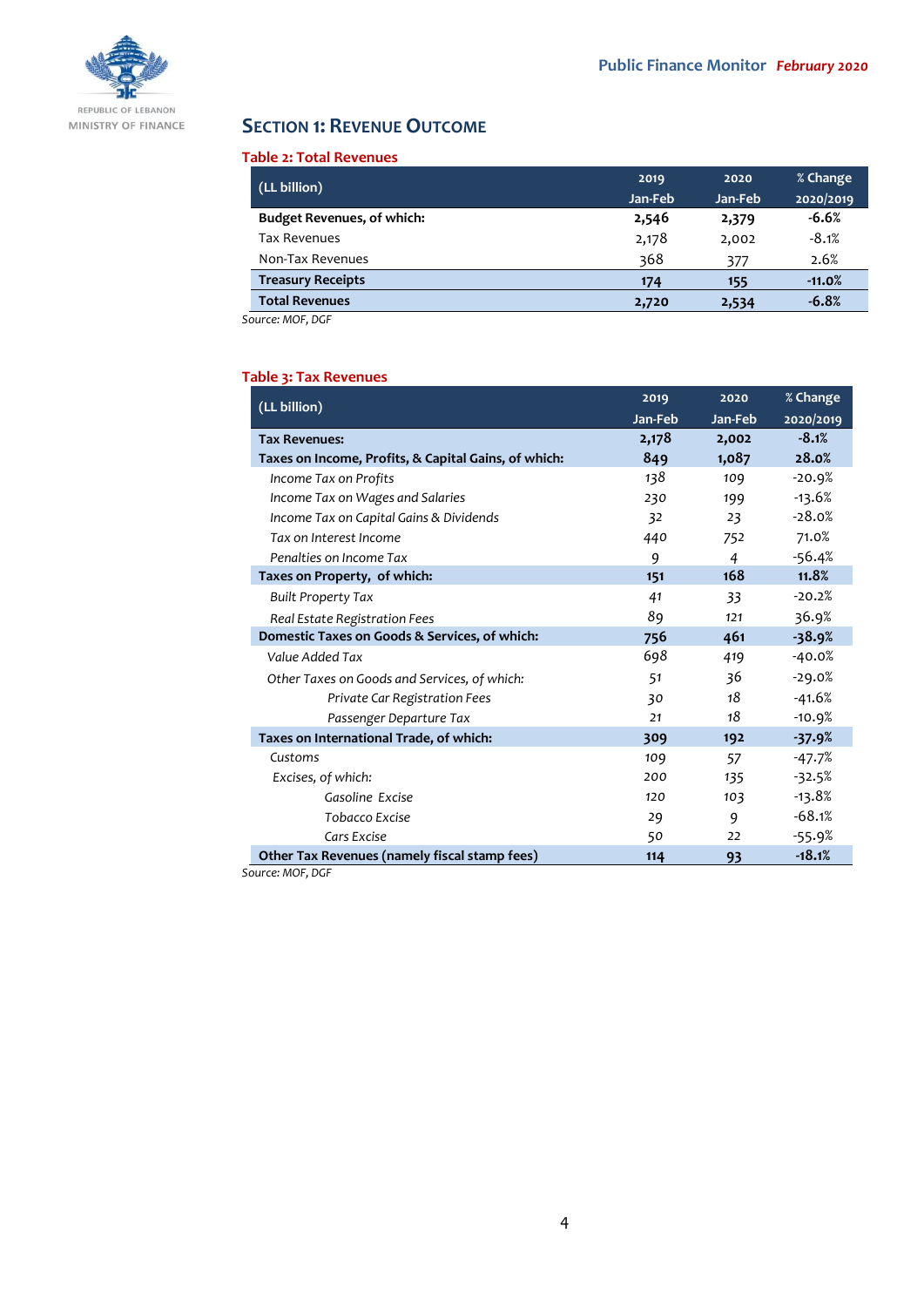

MINISTRY OF FINANCE

## **Table 4: Non-Tax Revenue**

| (LL billion)                                                                   | 2019           | 2020                    | % Change  |
|--------------------------------------------------------------------------------|----------------|-------------------------|-----------|
|                                                                                | Jan-Feb        | Jan-Feb                 | 2020/2019 |
| <b>Non-Tax Revenues</b>                                                        | 368            | 377                     | 2.6%      |
| <b>Income from Public Institutions and Government</b><br>Properties, of which: | 195            | 198                     | 1.4%      |
| Income from Non-Financial Public Enterprises, of which:                        | 153            | 122                     | $-20.0%$  |
| Revenues from Casino Du Liban                                                  | 22             | 16                      | $-26.5%$  |
| Revenues from Port of Beirut                                                   | 0              | 0                       |           |
| Budget Surplus of National Lottery                                             | 6              | 6                       | 9.0%      |
| Transfer from the Telecom Surplus                                              | 125            | 100                     | $-20.2%$  |
| Transfer from Public Financial Institution (BDL)                               | 0              | 60                      |           |
| Property Income (namely rent of Rafic Hariri<br>International Airport)         | 41             | 14                      | $-64.6%$  |
| Other Income from Public Institutions (interests)                              | 1              | 1                       | $-17.2%$  |
| Administrative Fees & Charges, of which:                                       | 133            | 124                     | $-6.7%$   |
| Administrative Fees, of which:                                                 | 99             | 96                      | $-3.4%$   |
| Notary Fees                                                                    | 10             | 9                       | $-15.9%$  |
| Passport Fees/ General Security                                                | 38             | 39                      | 1.0%      |
| Vehicle Control Fees                                                           | 33             | 35                      | 4.0%      |
| Judicial Fees                                                                  | 5              | 6                       | 19.3%     |
| Driving License Fees                                                           | $\overline{3}$ | 2                       | $-36.0%$  |
| Administrative Charges                                                         | 12             | 6                       | $-50.5%$  |
| Sales (Official Gazette and License Number)                                    | $\mathbf{1}$   | $\Omega$                | $-20.5%$  |
| Permit Fees (mostly work permit fees)                                          | 13             | 16                      | 21.1%     |
| Other Administrative Fees & Charges                                            | 8              | 6                       | $-26.7%$  |
| <b>Penalties &amp; Confiscations</b>                                           | 6              | $\overline{\mathbf{3}}$ | $-45.0%$  |
| Other Non-Tax Revenues (mostly retirement<br>deductibles)<br>Source: MOF, DGF  | 35             | 53                      | 52.0%     |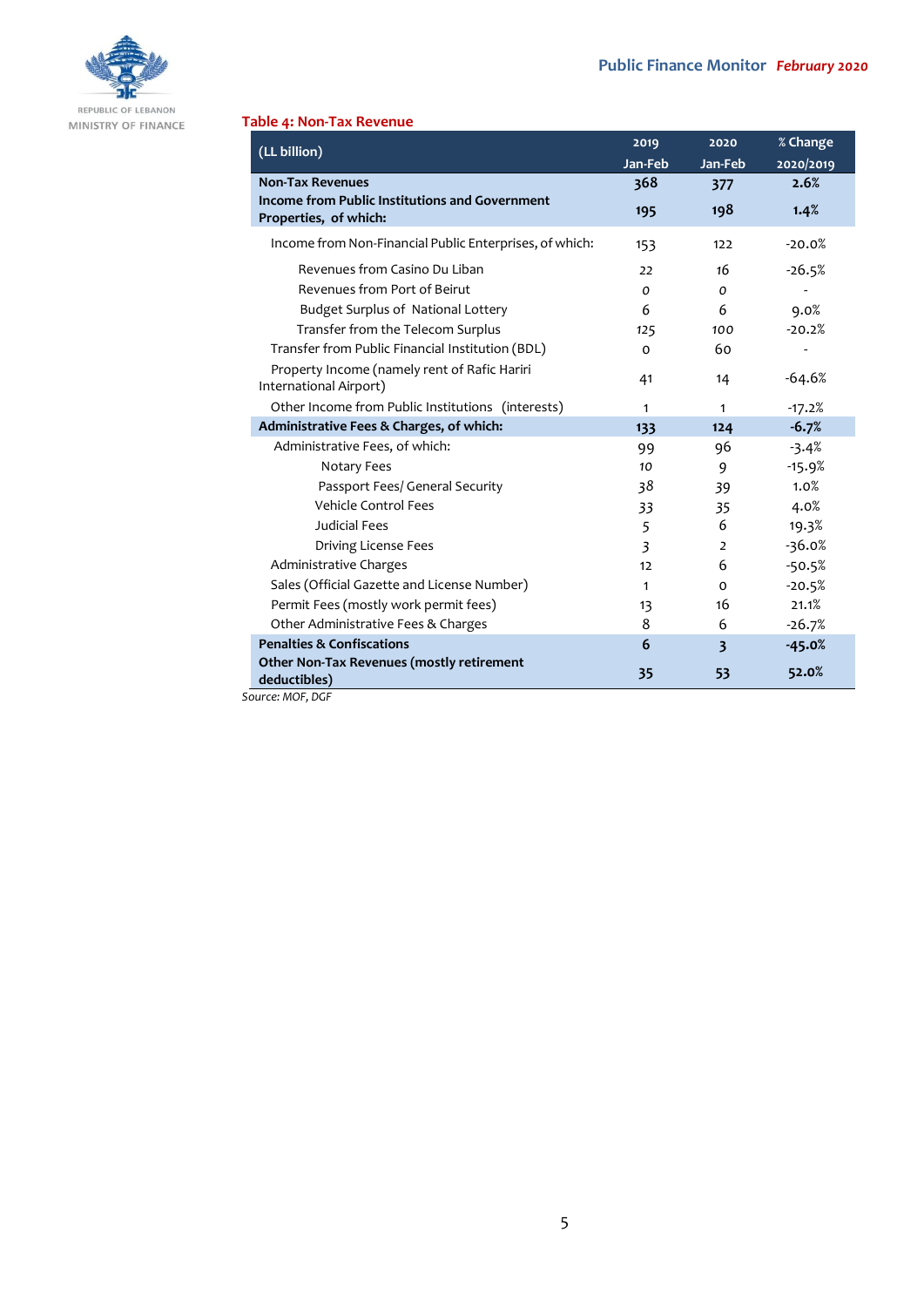

REPUBLIC OF LEBANON MINISTRY OF FINANCE

# **SECTION 2: EXPENDITURE OUTCOME**

## **Table 5: Expenditure by Economic Classification**

| (LL billion)                                                 | 2019<br>Jan-Feb         | 2020<br>Jan-Feb | % Change<br>2020/2019    |
|--------------------------------------------------------------|-------------------------|-----------------|--------------------------|
| 1. Current Expenditures                                      | 3,289                   | 3,827           | 16.4%                    |
| 1.a Personnel Cost, of which                                 | 1,758                   | 1,832           | 4.2%                     |
| Salaries, Wages and Related Items                            | 1,056                   | 1,172           | 10.9%                    |
| Retirement and End of Service Compensations, of which:       | 658                     | 580             | $-11.9%$                 |
| Retirement                                                   | 429                     | 471             | 9.7%                     |
| End of Service                                               | 229                     | 109             | $-52.4%$                 |
| Transfers to Public Institutions to Cover Salaries           | 44                      | 80              | 83.8%                    |
| 1.b Interest Payments 1/, of which:                          | 822                     | 899             | 9.4%                     |
| Domestic Interest Payments                                   | 649                     | 727             | 12.1%                    |
| Foreign Interest Payments                                    | 173                     | 172             | $-0.5%$                  |
| 1.d Foreign Debt Principal Repayment                         | 36                      | 35              | $-2.7%$                  |
| 1.e Materials and Supplies, of which:                        | 44                      | 90              | 101.8%                   |
| Nutrition                                                    | 10                      | 5               | $-44.6%$                 |
| Fuel Oil                                                     | 5                       | $\mathbf{1}$    | $-88.4%$                 |
| Medicaments                                                  | 10                      | 71              | $\overline{\phantom{a}}$ |
| 1.f External Services                                        | 36                      | 49              | 36.3%                    |
| 1.g Various Transfers, of which:                             | 505                     | 697             | 38.1%                    |
| EDL <sub>2</sub> /                                           | 376                     | 294             | $-21.8%$                 |
| <b>NSSF</b>                                                  | 0                       | 0               |                          |
| Higher Council of Relief                                     | 0                       | 0               |                          |
| Contributions to non-public sectors                          | 63                      | 53              | $-15.7%$                 |
| Transfers to Directorate General of Cereals and Beetroot 3/  | 12                      | 0               | $-100%$                  |
| 1.h Other Current, of which:                                 | 76                      | 199             | 162.3%                   |
| Hospitals                                                    | 59                      | 173             | 192.9%                   |
| Others(judgments & reconciliations, mission costs, other)    | 15                      | 25              | 66.7%                    |
| 1.i Other Financial expenses                                 | O                       | 0               | $-100.0%$                |
| 1.jInterest Subsidy                                          | 12                      | 26              | 115.7%                   |
| 2. Capital Expenditures                                      | 167                     | 237             | 41.9%                    |
| 2.a Acquisitions of Land, Buildings, for the Construction of | o                       | 0               | 38.0%                    |
| Roads, Ports, Airports, and Water Networks                   |                         |                 |                          |
| 2.b Equipment                                                | 24                      | 36              | 54.4%                    |
| 2.c Construction in Progress, of which:                      | 62                      | 141             | 126.8%                   |
| Displaced Fund                                               | O                       | 0               |                          |
| Council of the South                                         | 19                      | 23              | 21.7%                    |
| <b>CDR</b>                                                   | 6                       | 79              |                          |
| Ministry of Public Work and Transport                        | 6                       | 15              | 134.0%                   |
| Other of which:                                              | 30                      | 22              | $-26.6%$                 |
| Higher Council of Relief                                     | $\overline{2}$          | о               | $-100%$                  |
| 2.d Maintenance                                              | 80                      | 56              | $-29.5%$                 |
| 2.e Other Expenditures Related to Fixed Capital Assets       | $\mathbf{1}$            | 3               | 120.3%                   |
| 3. Budget Advances 4/                                        | $\overline{\mathbf{3}}$ | 18              |                          |
| 4. Customs Administration (exc. Salaries and Wages) 5/       | 22                      | 29              | 35.2%                    |
| 5. Treasury Expenditures 6/                                  | 231                     | 167             | $-27.6%$                 |
| Municipalities                                               | 83                      | 40              | $-51.9%$                 |
| Guarantees                                                   | 9                       | 24              | 178.8%                   |
| Deposits 7/                                                  | 88                      | 39              | $-56.3%$                 |
| Other, of which:                                             | 51                      | 64              | 26.7%                    |
| VAT Refund                                                   | 32                      | 49              | 53.0%                    |
| 7. Total Expenditures (Excluding CDR Foreign Financed)       | 3,712                   | 4,279           | 15.3%                    |

*Source: Statement of Account 36, Cashier Spending, Public Debt Department Figures, Fiscal Performance Gross Adjustment Figures*

*(1) For a detailed breakdown of interest payments, kindly refer to table 6.*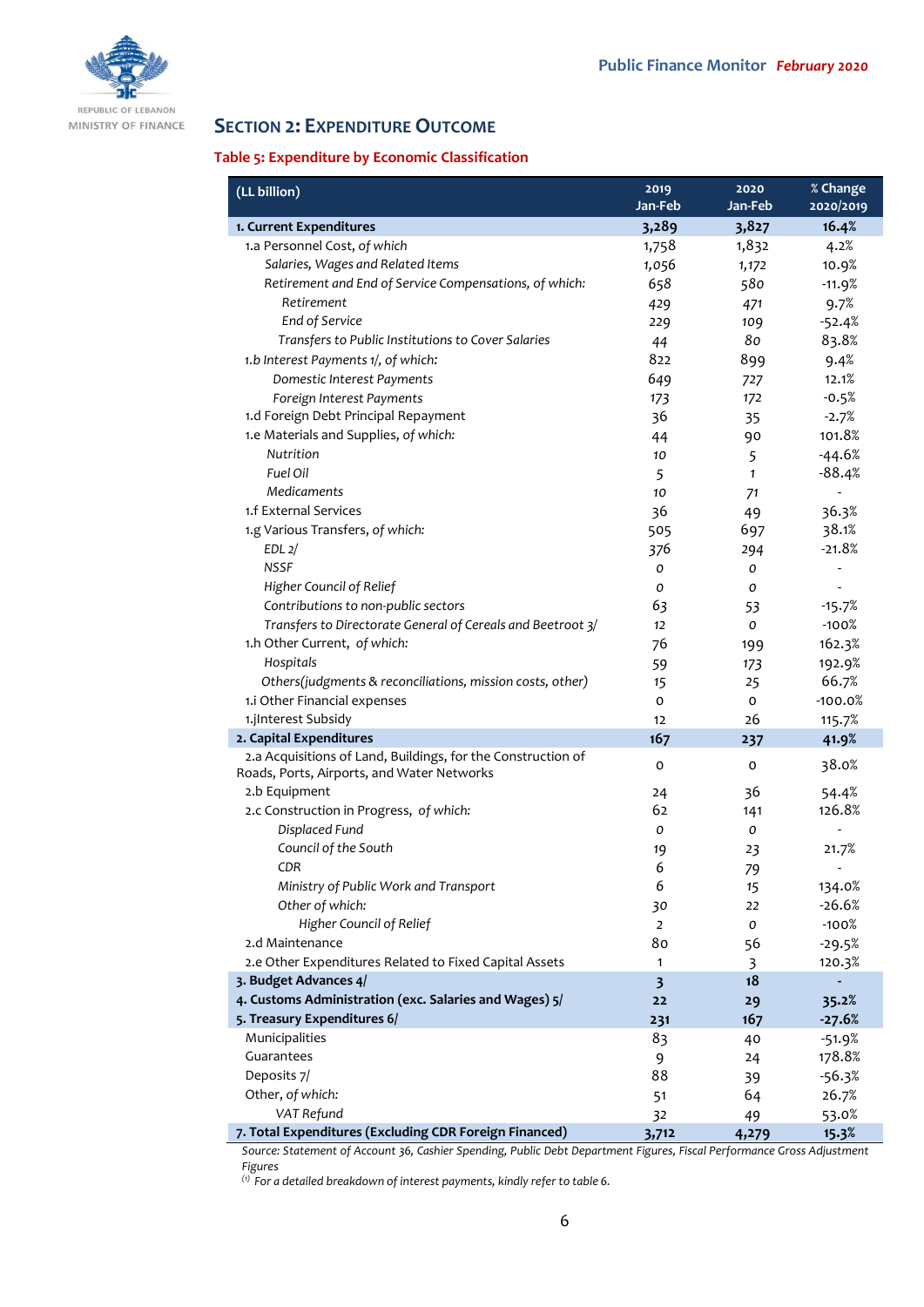

REPUBLIC OF LEBANON MINISTRY OF FINANCE

*(2) For a detailed breakdown of transfers to EDL, kindly refer to table 7. EDL has been reclassified to various transfers from "other treasury expenditures", following the reclassification of the 2009 Budget Proposal and in line with the Fiscal Performance.*

*(3) Transfers to Directorate General of Cereals and Beetroot include both administrative expenses and payments for wheat subsidy.*

*(4) Budget Advances were previously classified under "other". Given their growth, and in line with the Ministry of Finance's efforts to ensure transparency, they will be published in a separate line. They will be regularized at a later stage, and it is only after their regularization that they can be classified according to their economic nature in the budget system.*

*(5) Customs administrations include payments - excluding salaries and wages - made to customs and paid from customs cashiers. They can only be classified after Customs submit the supporting documents to the Directorate General of Finance. (6) Starting December 2011, the Treasury expenditures section in the monthly, quarterly and yearly reports and its* 

*corresponding figures differ from the eponym section appearing in the Fiscal performance reports published by the Ministry of Finance because of the reclassification affecting certain payments from guarantees and treasury advances accounts which are manually reclassified in their budgetary economic classification articles.*

*(7) Deposit payments are payments made by the treasury to public administrations, institutions, municipalities, and funds, from revenues it has collected on their behalf.*

#### **Table 6: Details of Debt Service Transactions<sup>1</sup>**

| (LL billion)                         | 2019<br>Jan-Feb | 2020<br>Jan-Feb | % Change<br>2020/2019 |
|--------------------------------------|-----------------|-----------------|-----------------------|
| <b>Interest Payments</b>             | 822             | 899             | 9.4%                  |
| Local Currency Debt                  | 649             | 727             | 12.1%                 |
| Foreign Currency Debt, of which:     | 173             | 172             | $-0.5%$               |
| Eurobond Coupon Interest*            | 157             | 157             | 0.0%                  |
| Special bond Coupon Interest*        | 0.1             | 0.0             | $-100.0%$             |
| Concessional Loans Interest Payments | 15              | 14              | $-5.3%$               |
| Foreign Debt Principal Repayment     | 36              | 35              | $-2.7%$               |

*Source: MOF, DGF*

*(1) Please note that the classification of debt service expenditures is now broken into two separate categories as follows: Interest Payments (as per GFS classification) and repayment of principal on concessional loans earmarked for project financing.*

*\* Includes general expenses related to the transaction*

## **Table 7: Transfers to EDL**

| (LL billion)                                              | 2019<br>Jan-Feb | 2020<br>Jan-Feb | % Change<br>2020/2019 |
|-----------------------------------------------------------|-----------------|-----------------|-----------------------|
| EDL of which:                                             | 376             | 294             | $-21.8%$              |
| Debt Service                                              |                 |                 | $-3.3%$               |
| Reimbursement for purchase of Natural Gas, Fuel & Gas Oil | 375             | 293             | $-21.9%$              |

*Source: MOF, DGF*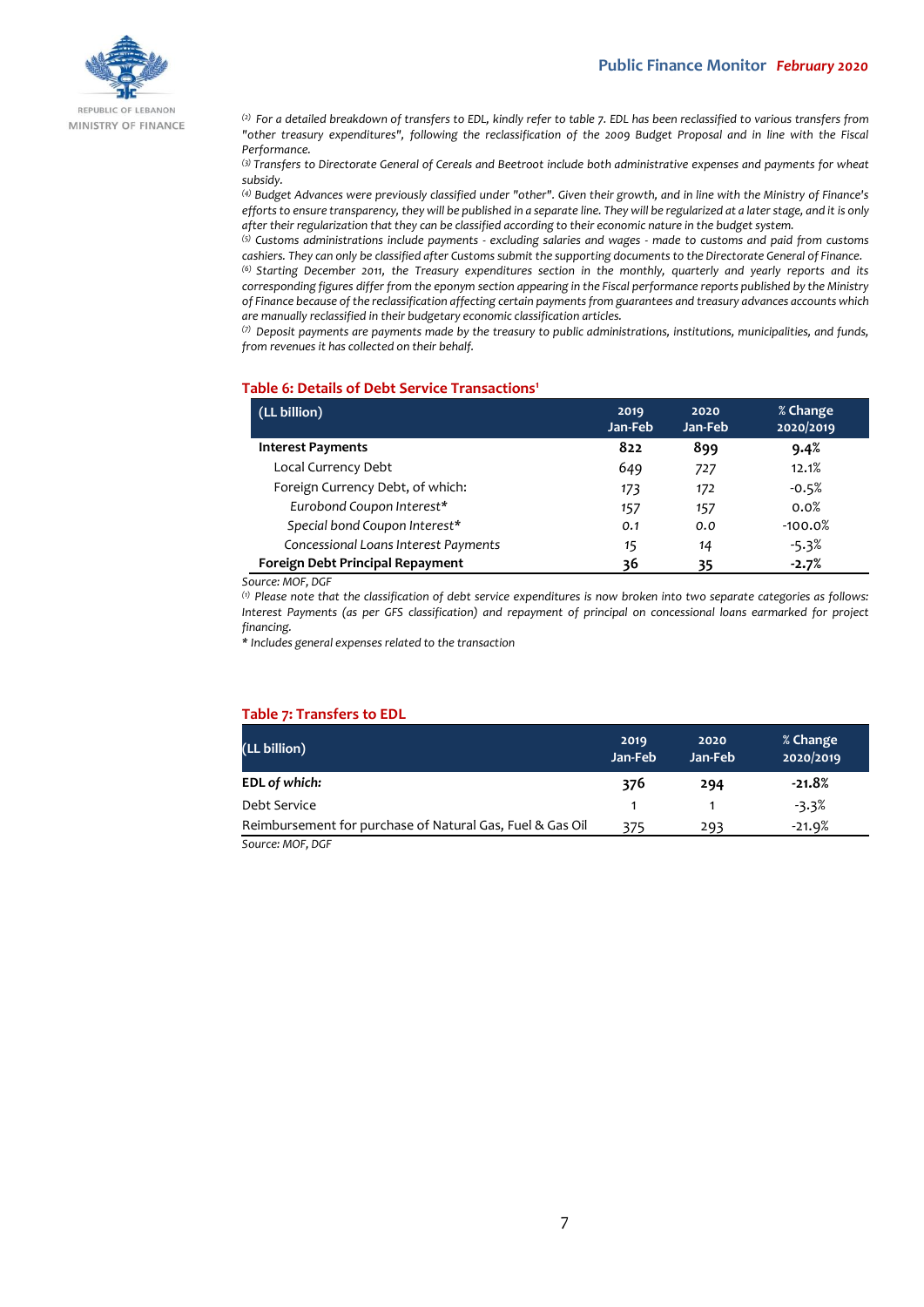

# **SECTION 3: PUBLIC DEBT**

## **Table 8: Public Debt Outstanding by Holder as of End- February 2020**

| (LL billion)                                                   | Dec-18  | $Dec-19$ | Feb-20  | % Change<br>Feb 20 / Dec 19 |
|----------------------------------------------------------------|---------|----------|---------|-----------------------------|
| <b>Gross Public Debt</b>                                       | 128,347 | 138,150  | 139,054 | 0.7%                        |
| <b>Local Currency Debt</b>                                     | 77,852  | 87,279   | 87,696  | 0.5%                        |
| * Accrued Interest Included in Debt                            | 1,123   | 1,294    | 1,360   | 5.1%                        |
| a. Central Bank                                                | 39,006  | 50,717   | 51,116  | 0.8%                        |
| b. Commercial Banks (Including REPOs)                          | 27,402  | 25,316   | 25,092  | $-0.9%$                     |
| c. Other Local Currency Debt (T-bills), of which:              | 11,444  | 11,246   | 11,488  | 2.2%                        |
| <b>Public Entities</b>                                         | 9,956   | 9,968    | 10,236  | 2.7%                        |
| Contractor bonds <sup>(1)</sup>                                | 166     | 120      | 120     | 0.0%                        |
| Foreign Currency Debt (2)                                      | 50,495  | 50,871   | 51,358  | 1.0%                        |
| a. Bilateral, Multilateral and Foreign Private<br>Sector Loans | 2,920   | 2,831    | 2,896   | 2.3%                        |
| b. Paris III Related Debt (Eurobonds and<br>Loans $(3)$        | 344     | 261      | 259     | $-0.7%$                     |
| c. Market-Issued Eurobonds                                     | 46,678  | 47,206   | 47,206  | 0.0%                        |
| d. Accrued Interest on Eurobonds                               | 547     | 570      | 994     | 74.4%                       |
| e. Special T-bills in Foreign Currency <sup>(4)</sup>          | 6       | 3        | 3       | 0.0%                        |
| <b>Public Sector Deposits</b>                                  | 14,186  | 15,677   | 14,590  | $-6.9%$                     |
| <b>Net Debt</b>                                                | 114,161 | 122,473  | 124,464 | 1.6%                        |
| Gross Market Debt <sup>(5)</sup>                               | 76,204  | 74,441   | 74,613  | 0.2%                        |
| % of Total Debt                                                | 59%     | 54%      | 54%     | $0\%$                       |

*Source: MOF, DGF*

(1) Contractor bonds issued in LBP. Contractor bonds issued in USD are listed under "Special T-bills in foreign currency". <sup>(2)</sup> Figures for Dec 18- Dec 19 may differ from previously published data due to updated information regarding bilateral and multilateral loans in the DMFAS system.

(3) Eurobonds Issued to Malaysia as part of its Paris III contribution, IBRD loan, UAE loan, first and second tranches of the French loan received in February 2008.

(4) Special Tbs in foreign currency (expropriation and contractor bonds).

(5) Gross market debt equals gross debt less the portfolios of the BDL, NSSF, bilateral and multilateral loans and Paris III related debt.